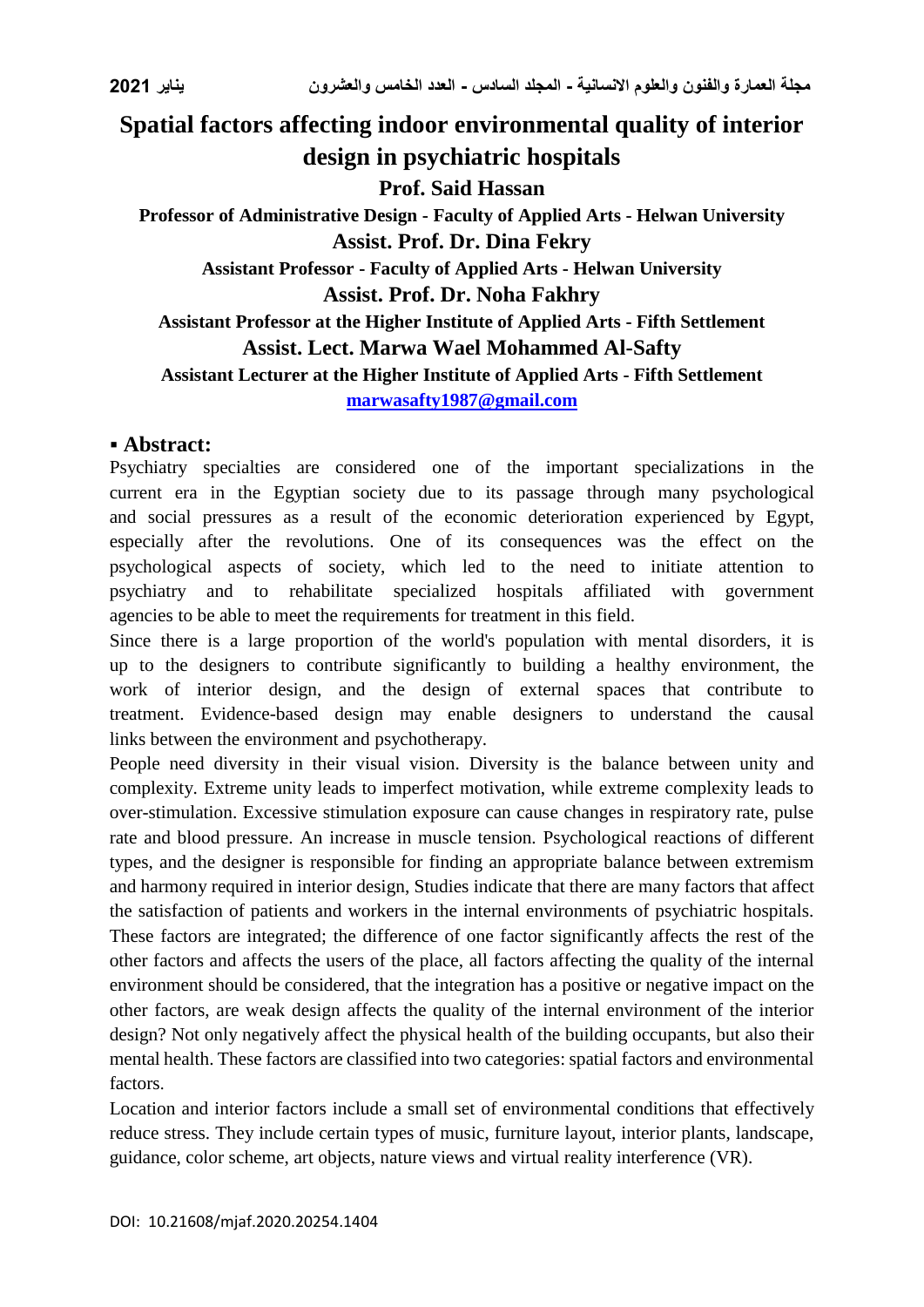# **Keywords:**

(Spatial factors – indoor environmental quality - Interior design - Psychiatric hospitals).

# **Introduction:**

Psychiatry specialties are considered one of the important specializations in the current era in the Egyptian society due to its passage of many psychological and social pressures as a result of some of the economic deterioration experienced by Egypt, especially after the revolutions. One of its consequences was the effect on the psychological aspects of society, which led to the need to initiate attention to psychiatry and to rehabilitate specialized hospitals affiliated with government agencies to be able to meet the requirements for treatment in this field.

Since there is a large proportion of the world's population with mental disorders, it is up to the designers to contribute significantly to building a healthy environment, the work of interior design, and the design of external spaces that contribute to treatment. Evidence-based design may enable designers to understand the causal links between the environment and psychotherapy.

Evidence-based design can be defined as "the process of basing decisions about the environment based on reliable research to achieve the best possible results."

As a result of field studies in some government psychiatric hospitals in Egypt, the following was evident:

 •The low level of services, care and space for treatment, including interior design and design of the external space of the building compared to private hospitals in Egypt and abroad.

 •It was found that the interior design has an important role in helping the patient to pass through his ordeal, complete the healing and not care about them, and does not give good opportunities to improve treatment and care services for these patients**.**

# **Research problem:**

1. The internal environment of the interior design of psychiatric hospitals in Egypt is exposed to a clear deficiency that negatively affects the hospitalization process.

 .2 Lack of awareness of the importance of spatial factors affecting the quality of the internal environment, such as choosing the appropriate colors, architectural design, and the presence of indoor plants in the hospitalization process of psychiatric hospitals.

# **Research Objective:**

Shed light on the importance of spatial factors affecting the quality of the internal environment, such as choosing the appropriate colors, architectural design, the presence of indoor plants in the hospitalization process of psychiatric hospitals, and reducing the period of stay of patients in the hospital.

# **Research hypotheses:**

Achieving the quality of the internal environment for psychiatric hospitals, leading to improving performance and improving the quality of services for these hospitals.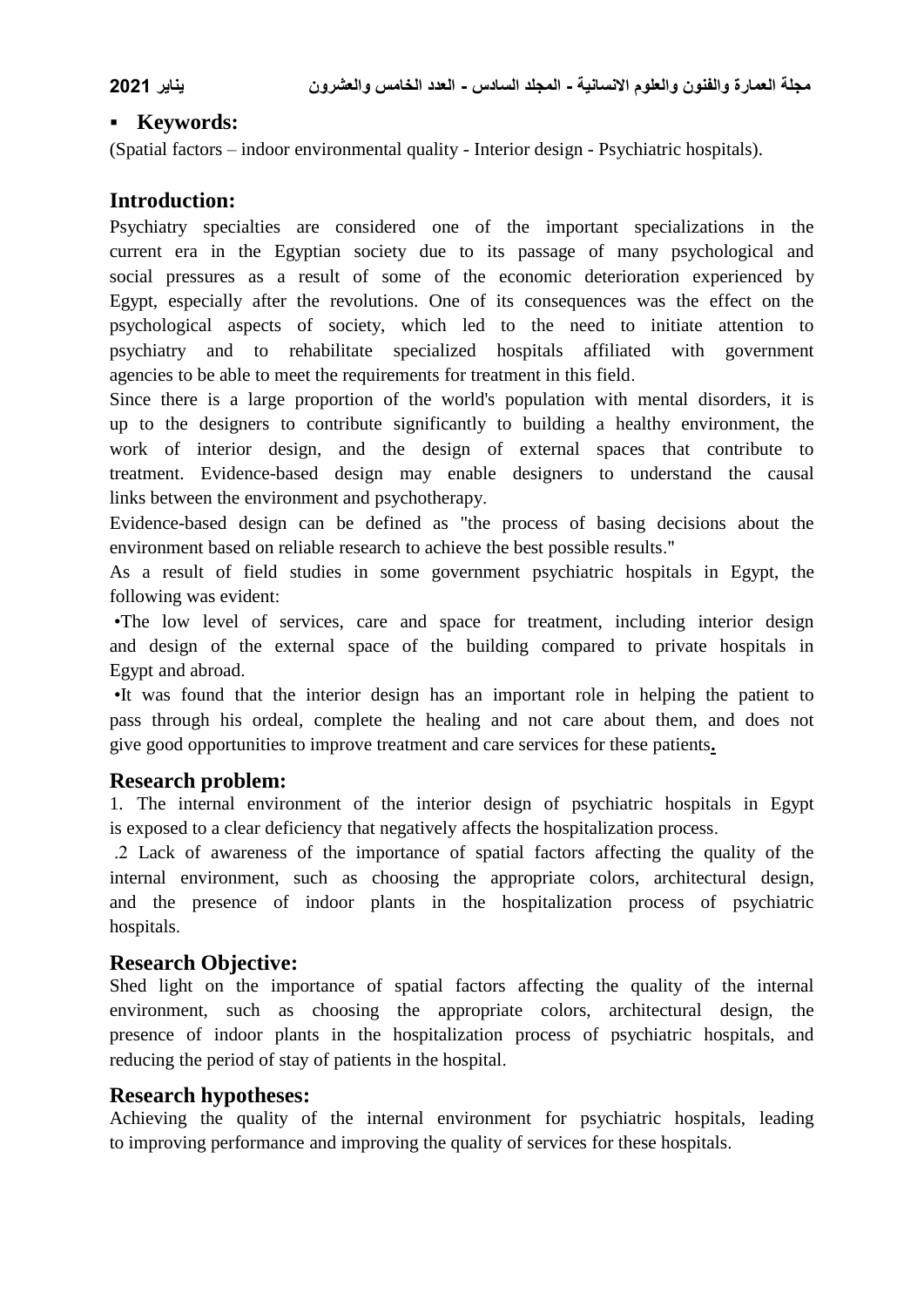# **Research importance:**

The importance of the research is due to the necessity of awareness of the role of spatial factors in the quality of the internal environment for the interior design of psychiatric hospitals and the impact of this on the success of patient treatment.

**Descriptive and analytical method**: through the description and analysis of spatial standards affecting the quality of the internal environment of psychiatric hospitals.

### **Search terms:**

### **Indoor air quality:**

Indoor air quality is the condition related to the conditions surrounding buildings and structures, and their relationship to the health and comfort of building occupants.

### **IEQ (Internal Environment Quality):**

It is beyond IAQ indoor air quality to cover all aspects of the indoor environment including air quality, heat, visual comfort and acoustic comfort, and focuses on strategies and systems that lead to a healthy indoor environment for building occupants.

# **SBS:**

Sick Building Syndrome was recognized in the 1970s, with the widespread use of refrigeration, industrial heating, and electrical appliances. The term "sick building syndrome" is used when a set of common symptoms appears on a number of people who are inside a specific building or in a part of the building and these symptoms disappear when leaving the building and may not disappear as complications may reach a disease called (Building related illness) where symptoms have been durable but improving. It has been found that women suffer from it more than men and it is also present in the consistent abundance among workers in offices and closed places such as schools, libraries, museums or hospitals.

# **Results**

The landscape of spatial factors consists of plants and water elements.

 The orientation inside the building depends on vertical and horizontal movement **lines** 

 There are indications of the colors used inside the place in the walls, floors, and ceilings, and each color has an indication, use, and effect.

• Colors are used in psychotherapy in mental health hospitals.

 Proper furniture scheme: furniture specifications and arrangement considerations are among the most important spatial factors affecting the quality of the interior environment for interior design in mental health hospitals.

• Virtual reality is one of the factors that must be taken care of when making interior design for mental health hospitals because of its therapeutic effect on patients.

# **Recommendations:**

 The General Secretariat of Mental Health at the Ministry of Health should pay attention to applying the spatial factors affecting the quality of the internal environment for interior design in the buildings of its hospitals.

 Those responsible for psychiatric hospitals in Egypt must assign the task of architectural design and interior design to specialists in doing so in order for us to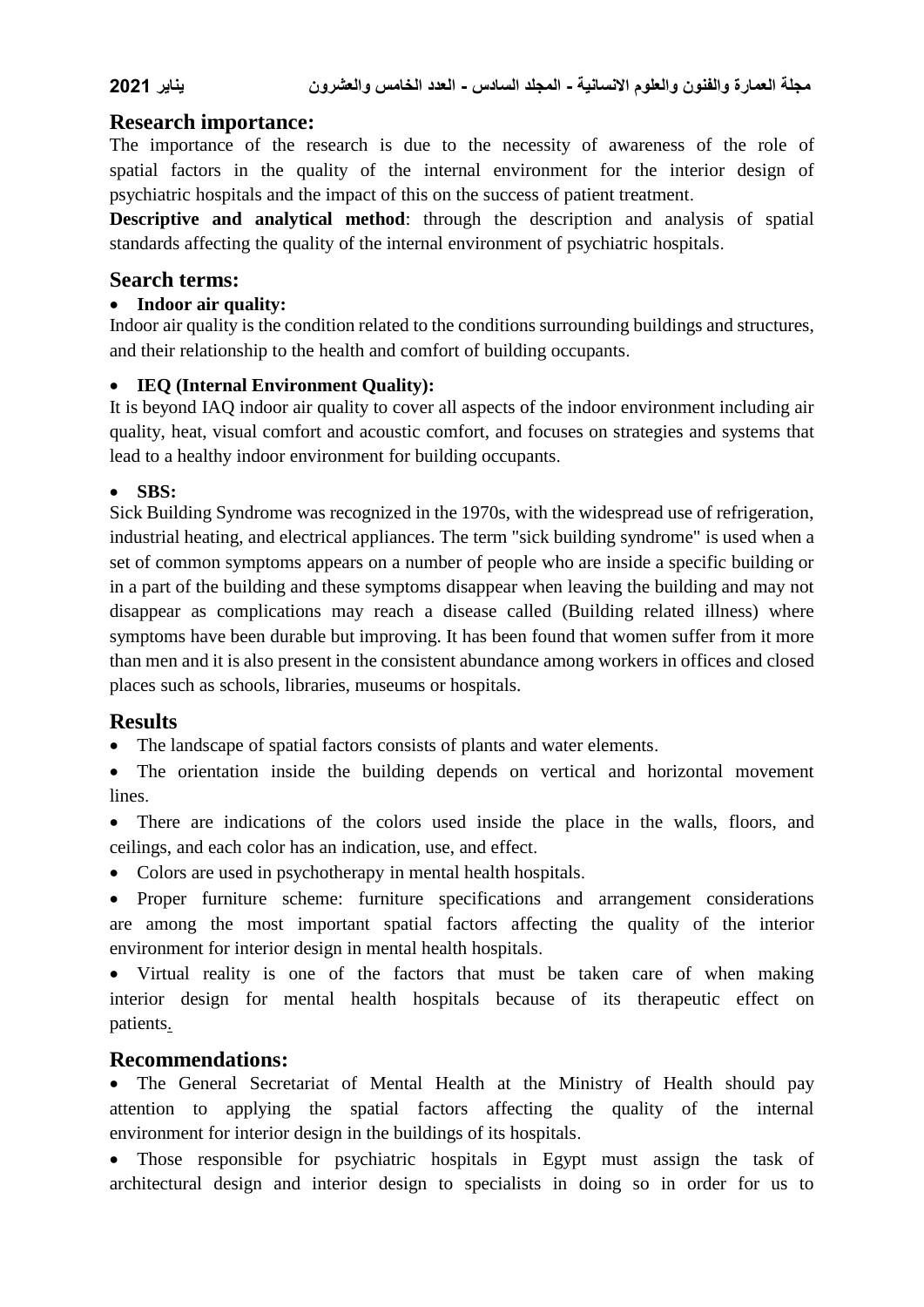obtain a facility based on a thorough study, thus achieving a speedy recovery for psychopaths.

 Committing the General Secretariat for Mental Health to develop governmental mental hospitals with environmental standards, which greatly help in healing the mentally sick when applying them**.**

# **Examples:**



Picture (1) shows the use of plants in stairs spaces to reduce the risk of distances left under the ladder https://www.ambius.com



Picture (3) shows a movement corridor that leads to another part of the hospital https://www.alkhingsflooring.com



Picture (2) the architectural design and the division of blanks for a psychiatric hospital www.architracker.com



Picture (4) Shows the use of a water element as an architectural composition to attract attention http s://consulus.com



Picture (5) shows the ease of moving the furniture of the living room https://www.contractdesign.com



Picture (6) Shows the use of light and shadows for mural as a work of art to attract attention http://roomsthatrock4chemo.org